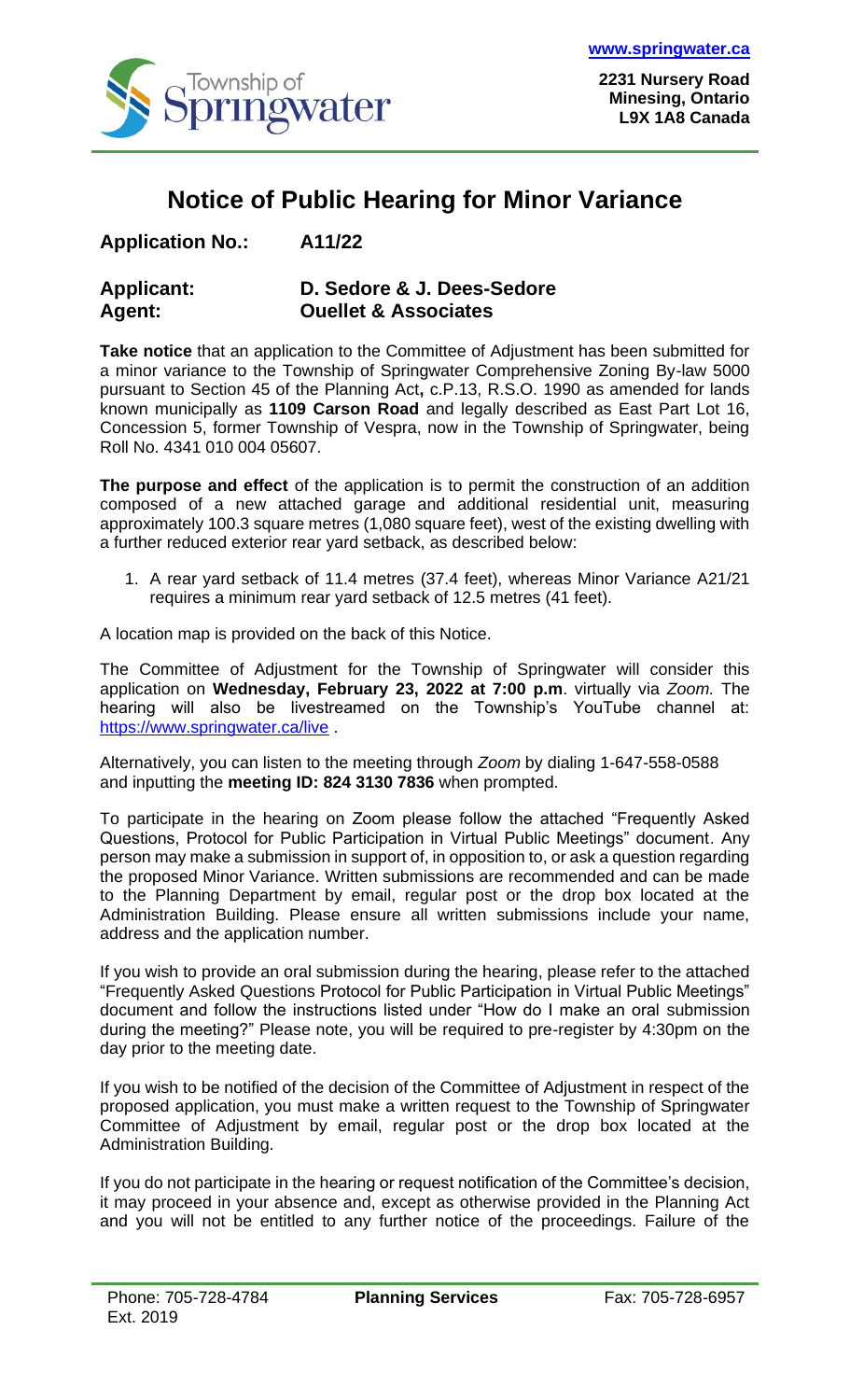applicant(s) or their authorized agent to participate at any hearing may result in the automatic dismissal of the application.

If a person or public body that files an appeal of a decision of the Committee of Adjustment for the Township of Springwater in respect of the proposed variance does not make written submission to the Committee of Adjustment for the Township of Springwater before it gives or refuses to allow a variance, the Local Planning Appeal Tribunal may dismiss the appeal.

Additional information regarding the application will become available on the Township of Springwater's website as part of the Agenda which is posted approximately twelve days prior to the public meeting date. Please see the following link for the meeting Agenda: Township of Springwater - [Document Center \(civicweb.net\).](https://springwater.civicweb.net/filepro/documents/164293) Any questions regarding the application or requests for additional information can be directed to Brianna Belcourt, Planner, [Brianna.Belcourt@springwater.ca](mailto:Brianna.Belcourt@springwater.ca) or 705-728-4784 ext. 2032.

Dated this 9<sup>th</sup> day of February, 2022.

Danielle Barranger Danielle Barranger Secretary-Treasurer Committee of Adjustment



## **Key Map**